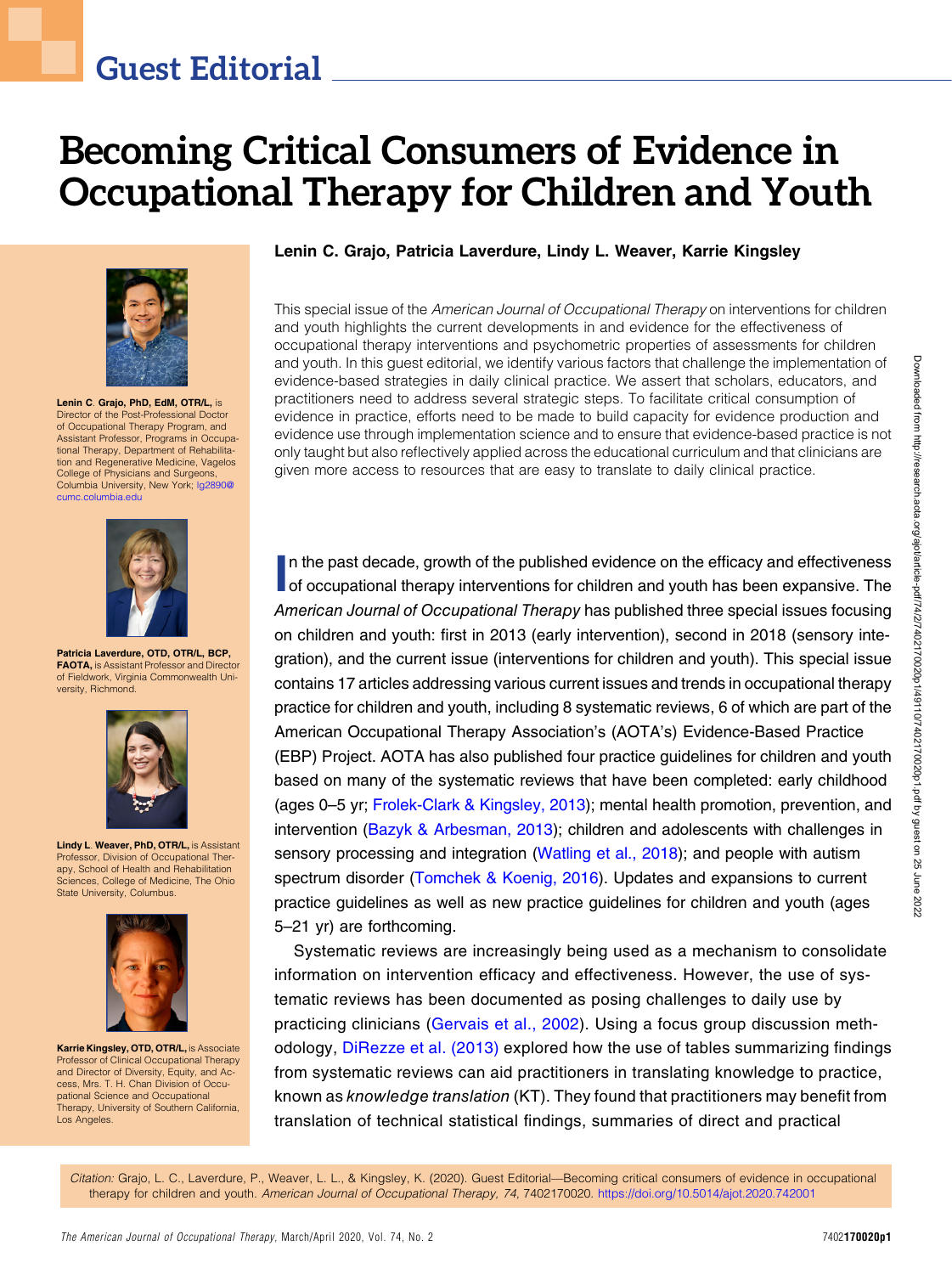implications of study findings for clinical practice, and discussions of studies' strength and quality of evidence.

The AOTA EBP Project was first conceptualized in 1998 and emerged as a mechanism to develop standardized methods to make occupational therapy intervention and outcome information published in peer-reviewed journals easily accessible to and usable by clinicians ([Lieberman & Scheer, 2002](#page-5-4)). Since then, the AOTA EBP Project group has collaborated with many scholars, experts, and practitioners and, as of the time of this writing, has produced 48 critically appraised topics (CATs) from systematic reviews of interventions for children and youth. These systematic reviews have been consolidated as official practice quidelines [\(Table 1](#page-2-0) summarizes available CATs based on systematic reviews).

Despite the growth in the number and quality of research studies addressing the efficacy of interventions within the scope of occupational therapy practice for children and youth, a significant gap remains between research and practice. It is widely understood that it can take as long as two decades for scientific research recommendations to be implemented in practice [\(Morris et al., 2011;](#page-5-5) [Thomas & Law, 2013](#page-6-2)). KT methodologies, such as professional development training, mentoring, collaborative learning communities, and journal clubs, are increasingly available, yet the ability to stay abreast of an increasingly robust body of literature and translate evidence to practice continues to lag. The gap between what is known, how it is disseminated and absorbed, and what is done in practice has a significant impact on service delivery outcomes [\(Davis et al., 2003\)](#page-5-6). Occupational therapy practitioners are at risk of using interventions that are unnecessary, are contraindicated, or lack sufficient evidence and of missing opportunities to introduce interventions that can more effectively, efficiently, or predictably improve clients' participation and performance [\(Mallidou et al., 2018](#page-5-7)).

In the next sections, we identify several challenges in translating knowledge for use in practice and provide recommendations for educators, scholars, and clinicians on how to address these challenges and bridge the evidence-topractice gap.

#### Challenges in Translating Evidence

Researchers and practitioners agree that disseminating research through publications and conference presentations may not be enough to change practice in meaningful and sustainable ways [\(Bennett et al., 2018](#page-5-8)). Several theoretical and pragmatic methods to narrow the evidence gap have been developed, and although these models require competencies that include research literacy (e.g., skills in research and EBP processes, resources, and dissemination methods), understanding data synthesis and application across various settings and populations (e.g., empirical research; annual, technical, and project reports; white papers; organizational documents), and a lifelong commitment to collaboratively share knowledge and foster innovation in one's unique practice context ([Mallidou et al., 2018\)](#page-5-7), few offer clear application processes to facilitate KT. The development of competencies alone may be insufficient to make research accessible to practitioners [\(Lencucha et al., 2007\)](#page-5-9).

Practitioners may struggle to find relevant research that reflects a practical, occupation-based focus and attends to the range of their practice settings, the complex occupational performance issues that different client groups may experience, and clients' markedly disparate life circumstances [\(Cramm et al., 2013\)](#page-5-10). Accessing and effectively translating research that is well aligned with clinical practice is time consuming, costly, and difficult to fit into a busy practice. After all, the array of topics for which practitioners are responsible is vast. [Laverdure \(2019\)](#page-5-11) asserted that pediatric practice is diverse, and it may be difficult to apply available research to practice settings that are beholden to unique regulatory and organizational mandates, policies, and structures (e.g., early intervention and school practice). Practitioners may also be embedded in interdisciplinary or multidisciplinary practice contexts that are resistant to change.

In addition, practitioners may be entrenched in particular practice patterns [\(Cramm et al., 2013](#page-5-10)) on which they rely and with which they achieve positive results. They may rely on clinical intuition ([Harold, 2019\)](#page-5-12), trusting their clinical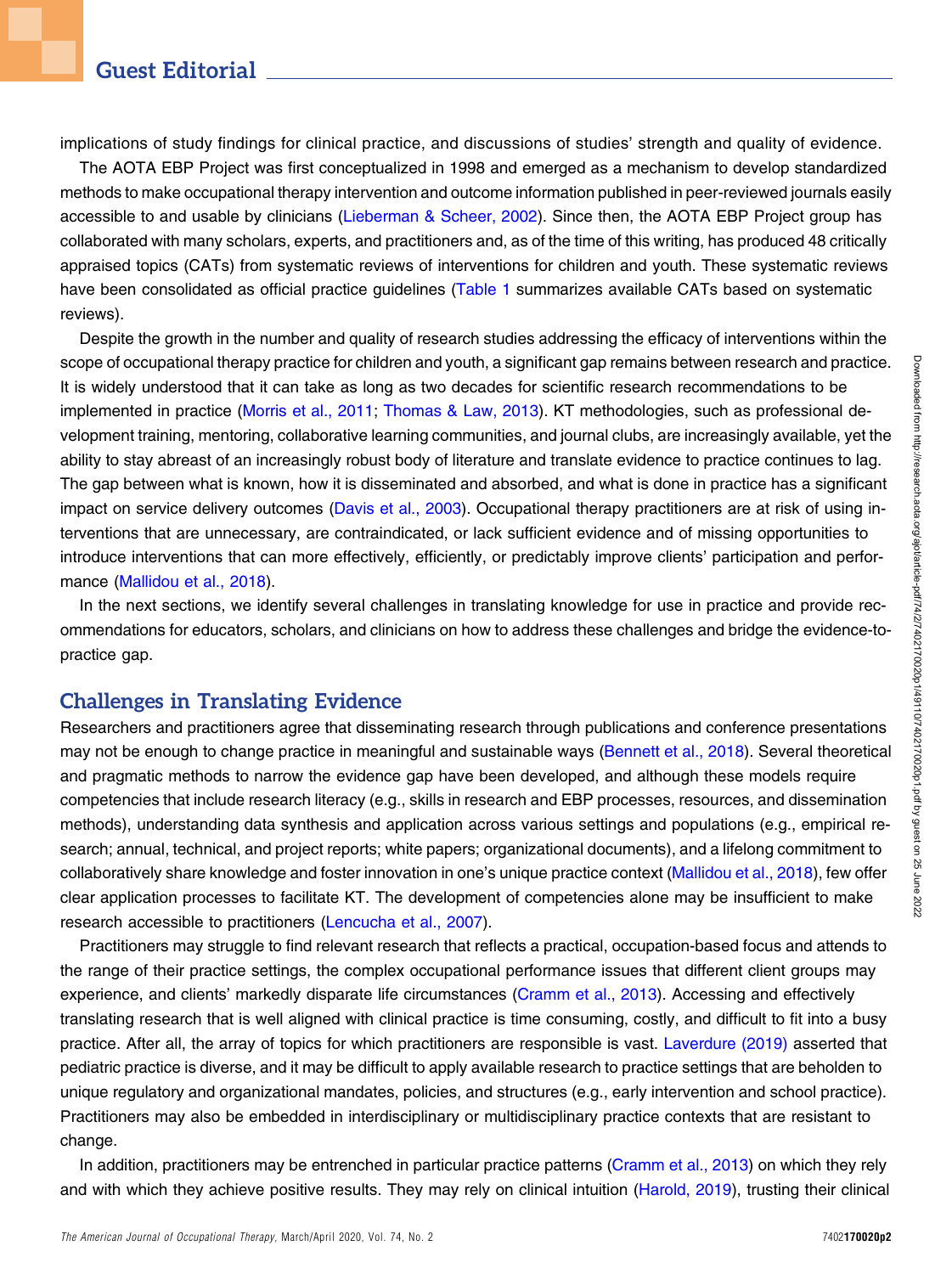| <b>Available CATs, Category (n)</b>                                             | <b>CAT Themes and Topics (n)</b>                                                                                                                                                                                                                                                                                                                                                                                                                                                                                                                                                                                                       |
|---------------------------------------------------------------------------------|----------------------------------------------------------------------------------------------------------------------------------------------------------------------------------------------------------------------------------------------------------------------------------------------------------------------------------------------------------------------------------------------------------------------------------------------------------------------------------------------------------------------------------------------------------------------------------------------------------------------------------------|
| Early intervention (13)                                                         | Motor development (3)<br>• Early intervention<br>• Preschool<br>• Cerebral palsy<br>ADLs $(3)$<br>• Feeding<br>• Toileting<br>• Sleep<br>Cognition (4)<br>• Parent-implemented interventions<br>• Interventions in preschool classrooms<br>• OT and team-led interventions for preschool-aged children<br>• OT and team-led interventions for premature and developmentally delayed infants<br>Mental health (3)<br>• Touch-based interventions<br>• Parent-child interaction<br>• Parent and teacher instruction-based interventions                                                                                                  |
| Children and youth ages 5-21 yr and<br>school-based practice (19)               | Occupations (5)<br>• ADLs<br>• Driving and community mobility<br>• Health management<br>• Rest and sleep<br>• Play and leisure<br>Learning and academic achievement (5)<br>• Handwriting<br>• Literacy<br>• Physical activity<br>• Educational participation<br>• Social participation<br>Mental health (9)<br>• Yoga interventions<br>• Video and computer games<br>• Occupations and life skills training<br>• Outdoor activities and camps<br>• Play activities and occupations<br>• Sports activities<br>• Mindfulness interventions<br>• Creative arts activities and occupations<br>• Animal-assisted activities and occupations |
| Autism spectrum disorder (13)<br>Sensory processing and sensory integration (4) | Occupations (3)<br>• ADLs, IADLs, sleep<br>• Education<br>$\bullet$ Work<br>Social interaction, stereotypical or repetitive behaviors, play and leisure (3)<br>• Restricted and repetitive behaviors, play, and leisure<br>• Social skills<br>• Social communication<br>Family interaction (1): Parent self-efficacy, coping, resiliency, and participation<br>Sensory-based and ASI interventions (6)<br>• ASI Interventions for autism<br>• Sensory-based interventions<br>• Weighted vest<br>• Dynamic seating surface<br>• Sound therapies<br>• Sensory aspects of an environment<br>ASI                                           |
|                                                                                 | Sensory-based strategies and environmental interventions<br>Parent and teacher strategies<br>Cognitive and occupation-based interventions                                                                                                                                                                                                                                                                                                                                                                                                                                                                                              |

#### <span id="page-2-0"></span>Table 1. Summary of Available CATs on Children and Youth from the AOTA EBP Project as of October 2019

Note. CATs can be found at [https://www.aota.org/Practice/Children-Youth/Evidence-based.aspx.](https://www.aota.org/Practice/Children-Youth/Evidence-based.aspx) ADLs = activities of daily living; AOTA = American Occupational Therapy Association; EBP = Evidence-Based Practice; ASI = Ayres Sensory Integration; CATs = Critically Appraised Topics; IADLs = instrumental activities of daily living; OT = occupational therapy.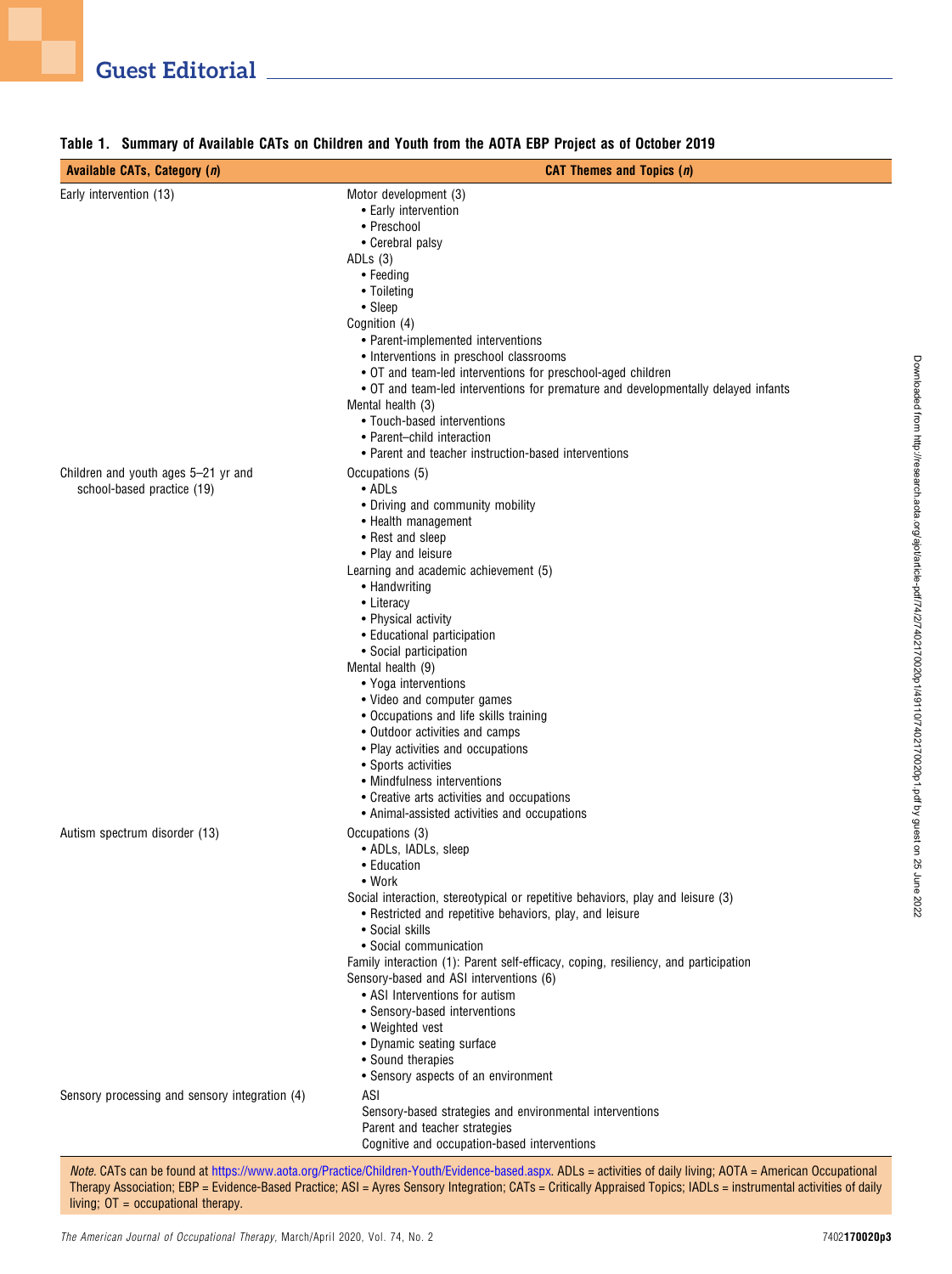expertise and what they or their peers know rather than accessing research. For many practitioners, this practice is more convenient than and preferred to accessing research ([Grol & Grimshaw, 2003\)](#page-5-13). Continuing education products attractive to practitioners may lack supporting evidence, and social media sites, with which many practitioners engage, may not be informed by the best available research.

Lack of clear theoretical and pragmatic models that facilitate evidence application in practice, limited capacity in research literacy and KT methods, reduced accessibility to relevant evidence, and established practice patterns that limit the use of evidence in practice contribute to the challenges practitioners face in translating knowledge. Overcoming these barriers and narrowing the evidence-to-practice gap will require the collaborative efforts of scholars who produce and disseminate knowledge that informs practice, organizations that distill research and create evidencebased resources and tools, and practitioners who are critical consumers of research and apply evidence in their clinical practice.

### Developing and Applying Evidence Across Pediatric Settings For Scholars Developing Evidence

Accelerating the adoption of evidence into practice must first begin with the scholars who conduct and disseminate research. It is not uncommon for research processes, from inception to dissemination, to be completed in academic or laboratory settings, with the primary focus being treatment efficacy in controlled contexts. Following up this research with studies of effectiveness in natural practice environments and investigating how feasibly an intervention can be adopted in real-world practice settings are often not prioritized or are difficult because of planning, resource, setting, and practice constraints. Thus, much research is disseminated with the assumption that publications will be accessible, interpretable, and easily translated into practice through practitioner and educator efforts ([Hoffman et al., 2017](#page-5-14)). However, this is often not the case, and there are many challenges to efficiently and reliably integrating scientific studies into the schools, clinics, hospitals, and communities in which pediatric therapy occurs. Thus, it is incumbent on scholars to acknowledge their role in the delay in evidence being transferred into practice and to actively consider, beginning with study design, what can be done to enhance their interventions' accessibility and applicability. Not considering consumers throughout the research process and collaborating with clinicians in various practice settings is shortsighted and inefficient and can be detrimental to the advancement of occupational therapy practice.

Implementation science (IS) is a burgeoning area of study of scientific methods focused on the systematic uptake of research findings and other EBPs into routine practice to improve the quality and effectiveness of health services [\(Eccles & Mittman, 2006\)](#page-5-15). IS is the perfect avenue for researchers to take in combating the evidence-to-practice gap. It provides strategies for conducting research from an implementation perspective and coalesces the role of scholars in translating evidence with the needs and challenges of the practice settings in which the evidence is intended to be used. [Juckett et al. \(2019\)](#page-5-16) recently put forth a call for occupational therapy scholars to use IS principles throughout the research process. They proposed four action steps to help researchers facilitate the integration of EBPs into practice:

- 1. Collaborate with researchers who specialize in IS, which has been shown to reduce the uptake of research into practice to as little as 3 yr ([Balas & Boren, 2000](#page-5-17); [Fixsen et al., 2001;](#page-5-18) [Juckett et al., 2019\)](#page-5-16).
- 2. Collaborate with practitioners to understand the opportunities for and challenges in integrating EBP into routine care.
- 3. Design studies that measure outcomes to better understand, from the outset, how the research can be applied more efficiently in practice.
- 4. Describe implementation strategies in publications using a consistent reporting structure, so it is clear what was done to examine implementation and how it may relate to the consumer's setting and practice.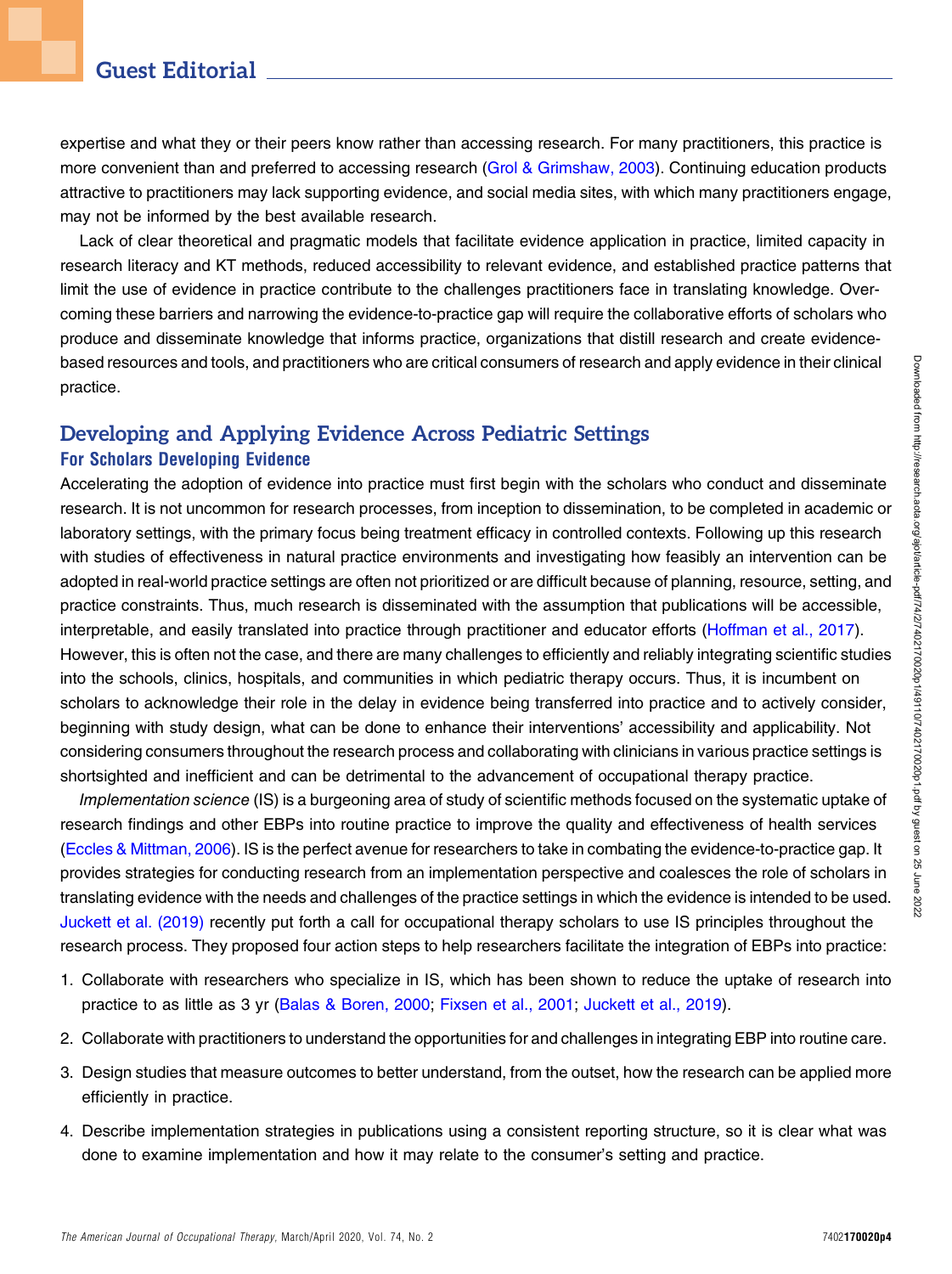Communities of Practice (CoPs) are another mechanism that is increasingly being used in occupational therapy practice to translate knowledge for clinical use. CoPs are formalized social learning systems that consist of three elements: (1) an understanding and sense of a common purpose, (2) mutual engagement of members, and (3) production of a shared repertoire of resources ([Wenger, 2000\)](#page-6-3). [Bazyk et al.](#page-5-19)'s (2015) Every Moment Counts project is one of the most expansive applications of CoPs to build the capacity of school practitioners to address the mental health needs of children and youth in schools. [Grajo and Candler \(2017\)](#page-5-20) have used a CoP approach to collaboratively develop and translate knowledge on the use of an occupation-based reading intervention for children with literacy challenges. The AOTA Pediatric Practice Group and, more recently, the AOTA Special Interest Sections have been expanding the use of CoPs to codevelop and translate knowledge of EBPs in a variety of member-driven topics and need areas.

#### For Educators Bridging the Gap Between the Academic Setting and Clinical Practice

In the Occupational Therapy Education Research Agenda—Revised, occupational therapy educators are tasked with socializing students into EBP [\(AOTA, 2018\)](#page-5-21). Students are taught to critically appraise both qualitative and quantitative research to inform clinical decision making. Although these objectives are well integrated into many occupational therapy curricula, the challenge is moving this practice forward beyond the academy. The literature exploring the barriers to and supports for occupational therapy practitioners using research evidence in daily clinical decisions is limited. Therefore, the problem of bridging the gap between the classroom and clinical practice includes pedagogical practices and addressing the barriers students will face in clinical practice.

Although occupational therapy education programs train students to critically appraise research, they may lack the opportunity to directly apply it to a real-life client in a practice scenario ([Moyers et al., 2014](#page-5-22)). It is important to link evidence to the treatment planning and clinical reasoning process. There are multiple ways to accomplish this through the use of simulated patients, case studies, and integration of assignments into fieldwork experiences. It is important for occupational therapy educators to be apprised of the barriers clinicians face in accessing literature, locating meaningful literature, and expressing its value and in teaching students how to avoid these barriers in practice.

#### For Practitioners Consuming Evidence

Practitioners face multiple barriers to locating, consuming, and applying research evidence in daily practice. Beyond finding time, keeping up productivity, and working within the limits of funding sources, it is also difficult to find research that lines up with specific client profiles ([Cramm et al., 2013](#page-5-10)). Several strategies are available to address these barriers.

Finding a research article that is a perfect match to a specific client and that supports clinical reasoning and treatment planning is rare. Gaining skills in searching for and extrapolating relevant information from the literature may be a more effective strategy. For example, searching for specific performance skills, body structures, occupations, or environmental barriers may yield more relevant information than searching by diagnosis. After research is located, critical evaluation of study quality then becomes important. Many guides are available to assist in appraisal of an article. Journal clubs with a specific case focus offer a great way to approach specific clients from multiple perspectives.

When locating evidence, an important strategy for occupational therapy clinicians is to leverage their membership in professional organizations. The most extensive supports for practitioners specific to occupational therapy evidence can be found through AOTA. The Association has extensive resources in its Evidence Exchange [\(https://www.aota.org/](https://www.aota.org/Practice/Researchers/Evidence-Exchange.aspx) [Practice/Researchers/Evidence-Exchange.aspx](https://www.aota.org/Practice/Researchers/Evidence-Exchange.aspx)), including Critically Appraised Papers and practice guidelines. The Special Interest Sections and the AOTA social media platform CommunOT ([https://communot.aota.org/home\)](https://communot.aota.org/home) provide guided exploration of implementation of the best available evidence in practice. Many state associations offer their members access to research databases, and membership in other professional organizations outside of occupational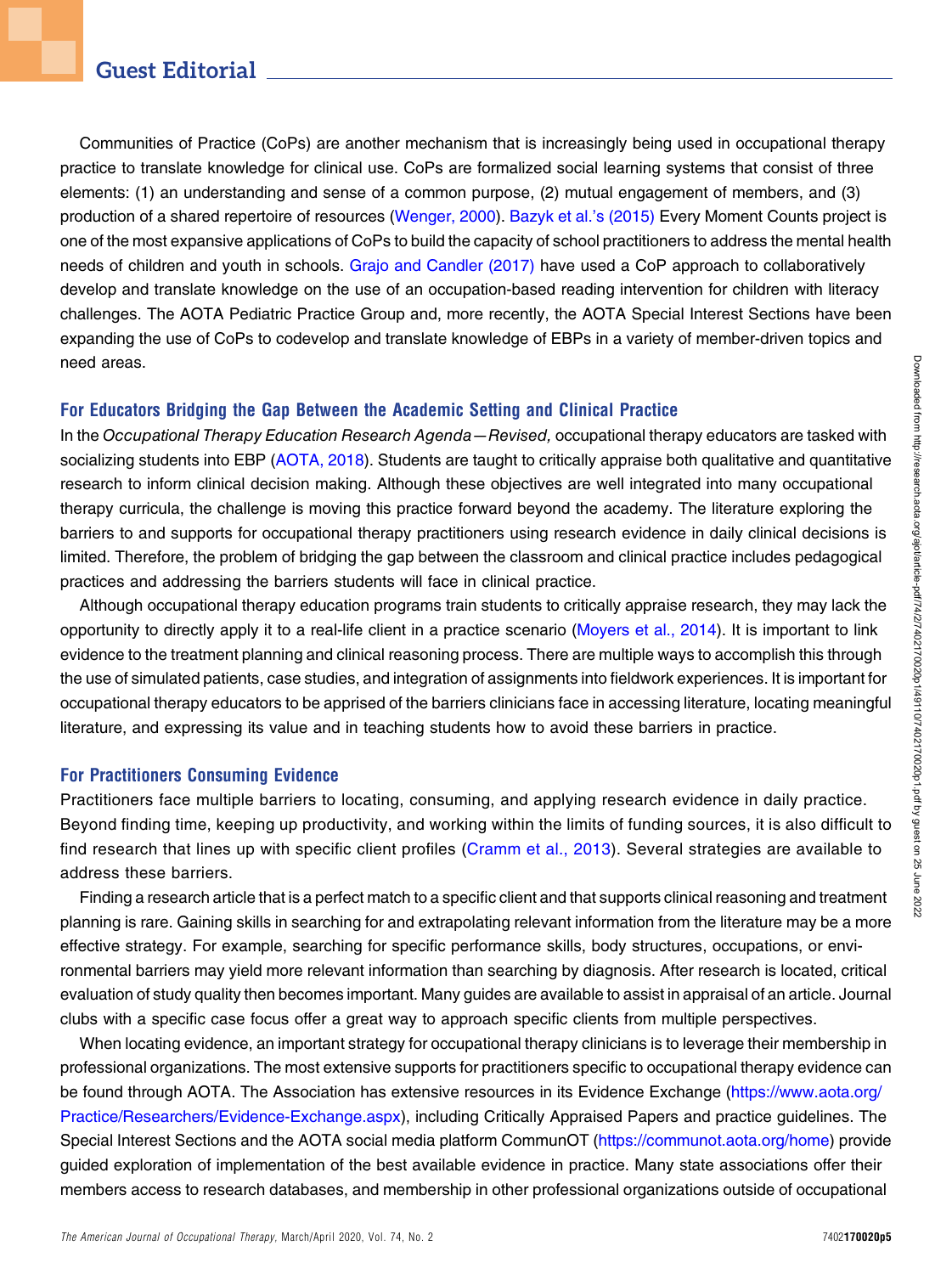therapy may include journal subscriptions. Colleges and universities often offer library access to alumni, and many offer library access to practitioners who work with fieldwork students.

### **Conclusion**

The aim of this special issue on interventions for children and youth in the domain of occupational therapy practice is not only to provide practitioners with current and cutting-edge research on a diverse set of topics related to pediatric practice but also to provide relevant, accessible, and easily useful resources to guide intervention and improve outcomes for children and youth and the people who care for and support them.

#### References

- <span id="page-5-21"></span>American Occupational Therapy Association. (2018). Occupational therapy education research agenda—revised. American Journal of Occupational Therapy, 72(Suppl. 2), 7212420070. <https://doi.org/ajot.2018.72S218>
- <span id="page-5-17"></span>Balas, E. A., & Boren, S. A. (2000). Managing clinical knowledge for health care improvement. Yearbook of Medical Informatics, 2000, 65-70.
- <span id="page-5-1"></span>Bazyk, S., & Arbesman, M. (2013). Occupational therapy practice guidelines for mental health promotion, prevention, and intervention for children and youth. Bethesda, MD: AOTA Press.
- <span id="page-5-19"></span>Bazyk, S., Demirjian, L., LaGuardia, T., Thompson-Repas, K., Conway, C., & Michaud, P. (2015). Building capacity of occupational therapy practitioners to address the mental health needs of children and youth: A mixed-methods study of knowledge translation. American Journal of Occupational Therapy, 69, 6906180060. <https://doi.org/10.5014/ajot.2015.019182>
- <span id="page-5-8"></span>Bennett, S., Laver, K., & Clemson, L. (2018). Progressing knowledge translation in occupational therapy. Australian Occupational Therapy Journal, 65, 156–160. <https://doi.org/10.1111/1440-1630.12473>
- <span id="page-5-10"></span>Cramm, H., White, C., & Krupa, T. (2013). From periphery to player: Strategically positioning occupational therapy within the knowledge translation landscape. American Journal of Occupational Therapy, 67, 119–125. <https://doi.org/10.5014/ajot.2013.005678>
- <span id="page-5-6"></span>Davis, D., Evans, M., Jadad, A., Perrier, L., Rath, D., Ryan, D., . . . Zwarenstein, M. (2003). The case for knowledge translation: Shortening the journey from evidence to effect. BMJ, 327, 33–35. <https://doi.org/10.1136/bmj.327.7405.33>
- <span id="page-5-3"></span>DiRezze, B., Santesso, N., & Law, M. (2013). Exploring the utility of a novel knowledge translation tool for school-based occupational therapists. British Journal of Occupational Therapy, 76, 194–199. <https://doi.org/10.4276/030802213X13651610908498>
- <span id="page-5-15"></span>Eccles, M. P., & Mittman, B. S. (2006). Welcome to implementation science. Implementation Science, 1, 1. <https://doi.org/10.1186/1748-5908-1-1>
- <span id="page-5-18"></span>Fixsen, D. L., Blase, K. A., Timbers, G. D., & Wolf, M. M. (2001). In search of program implementation: 792 replications of the Teaching–Family Model. In G. A. Bernfeld, D. P. Farrington, & A. W. Leschied (Eds.), Offender rehabilitation in practice: Implementing and evaluating effective programs (pp. 149–166). London: Wiley.
- <span id="page-5-0"></span>Frolek-Clark, G., & Kingsley, C. (2013). Occupational therapy practice guidelines for early childhood: Birth through 5 years. Bethesda, MD: AOTA Press.
- <span id="page-5-2"></span>Gervais, I. S., Poirier, A., Van Iterson, L., & Egan, M. (2002). Attempting to use a Cochrane review: Experience of three occupational therapists. American Journal of Occupational Therapy, 56, 110–113. <https://doi.org/10.5014/ajot.56.1.110>
- <span id="page-5-20"></span>Grajo, L., & Candler, C. (2017). The Occupation and Participation Approach to Reading Intervention (OPARI): A community of practice study. Journal of Occupational Therapy, Schools, and Early Intervention, 10, 90–99. <https://doi.org/10.1080/19411243.2016.1257967>
- <span id="page-5-13"></span>Grol, R., & Grimshaw, J. (2003). From best evidence to best practice: Effective implementation of change in patients' care. Lancet, 362, 1225-1230. [https://](https://doi.org/10.1016/S0140-6736(03)14546-1) [doi.org/10.1016/S0140-6736\(03\)14546-1](https://doi.org/10.1016/S0140-6736(03)14546-1)
- <span id="page-5-14"></span><span id="page-5-12"></span>Harold, M. (2019). The research translation problem: A modest proposal. ASHA Leader, 24, 52–61. <https://doi.org/10.1044/leader.FTR2.24072019.52> Hoffman, T., Bennett, S., & Del Mar, C. (2017). Evidence-based practice across the health professions. Amsterdam: Elsevier.
- <span id="page-5-16"></span>Juckett, L. A., Robinson, M. L., & Wengerd, L. R. (2019). The Issue Is—Narrowing the gap: An implementation science research agenda for the occupational therapy profession. American Journal of Occupational Therapy, 73, 7305347010. <https://doi.org/10.5014/ajot.2019.033902>
- <span id="page-5-11"></span><span id="page-5-9"></span>Laverdure, P. (2019). Knowledge translation: Embracing the shift from professional to practice development. SIS Quarterly Practice Connections, 4(4), 8-10.
- Lencucha, R., Kothari, A., & Rouse, M. J. (2007). The Issue Is—Knowledge translation: A concept for occupational therapy. American Journal of Occupational Therapy, 61, 593–596. <https://doi.org/10.5014/ajot.61.5.593>
- <span id="page-5-4"></span>Lieberman, D., & Scheer, J. (2002). AOTA's Evidence-Based Literature Review Project: An overview. American Journal of Occupational Therapy, 56, 344–349. <https://doi.org/10.5014/ajot.56.3.344>
- <span id="page-5-7"></span>Mallidou, A. A., Atherton, P., Chan, L., Frisch, N., Glegg, S., & Scarrow, G. (2018). Core knowledge translation competencies: A scoping review. BMC Health Services Research, 18, 502. <https://doi.org/10.1186/s12913-018-3314-4>
- <span id="page-5-5"></span>Morris, Z. S., Wooding, S., & Grant, J. (2011). The answer is 17 years, what is the question: Understanding time lags in translational research. Journal of the Royal Society of Medicine, 104, 510–520. <https://doi.org/10.1258/jrsm.2011.110180>
- <span id="page-5-22"></span>Moyers, P. A., Finch Guthrie, P. L., Swan, A. R., & Sathe, L. A. (2014). Interprofessional evidence-based clinical scholar program: Learning to work together. American Journal of Occupational Therapy, 68(Suppl. 2), S23–S31. <https://doi.org/10.5014/ajot.2014.012609>